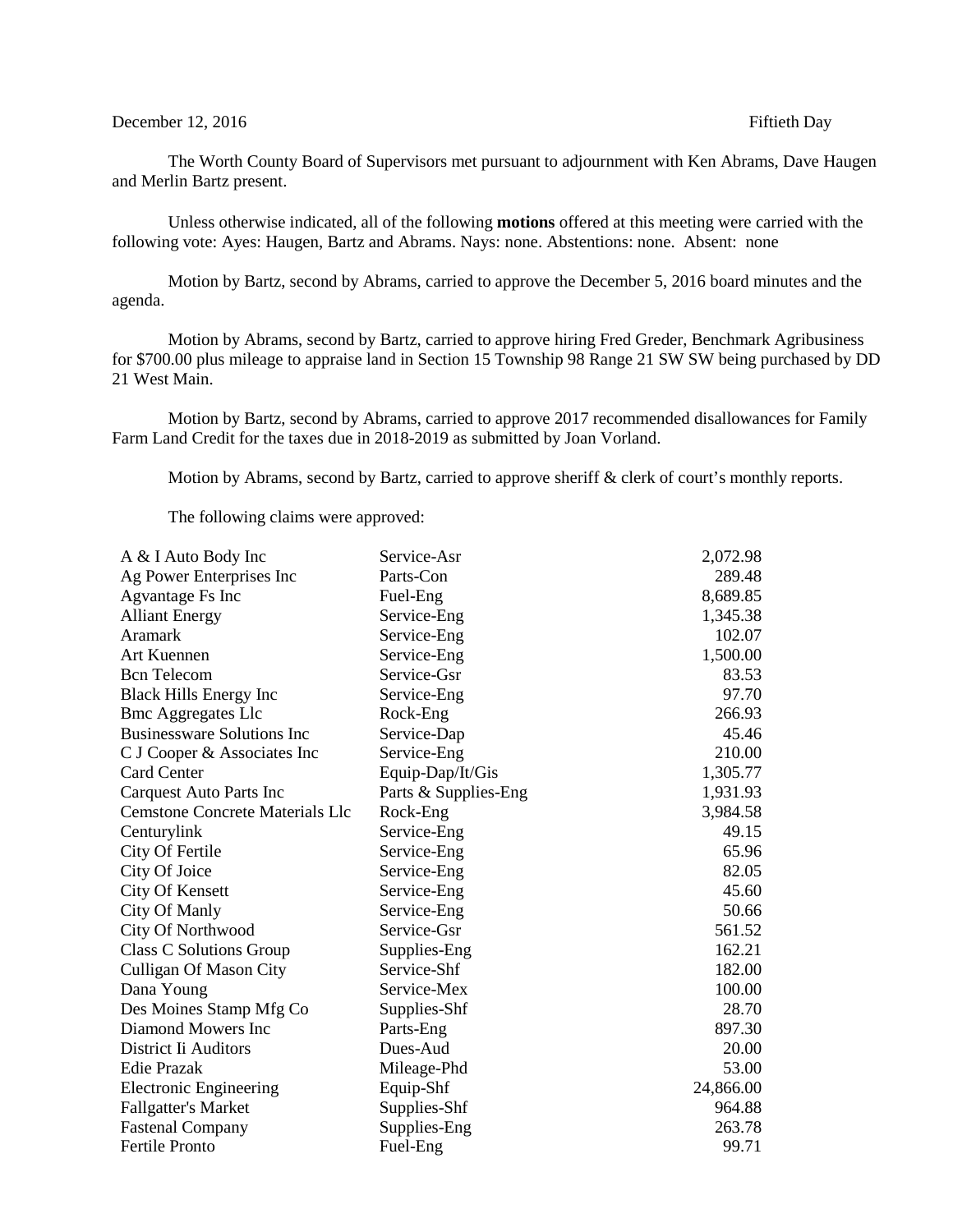| Floyd & Leonard Auto Elec Inc      | Parts-Con     | 14.97     |
|------------------------------------|---------------|-----------|
| Glaxosmithkline                    | Supplies-Phd  | 400.10    |
| Global Equipment Company           | Supplies-Gsr  | 74.56     |
| Green Canopy Inc                   | Service-Con   | 437.50    |
| Greve Law Office                   | Reimb Exp-Aty | 5,330.00  |
| Grp & Associates Inc               | Service-Phd   | 45.00     |
| <b>Halock Security Labs</b>        | Service-Dap   | 5,270.76  |
| <b>Heartland Power Coop</b>        | Service-Wat   | 97.00     |
| Henry M. Adkins & Son Inc.         | Service-Aud   | 9,489.52  |
| Huber Supply Co Inc                | Service-Eng   | 152.50    |
| Ia Dept Of Agriculture             | Dues-St Tax   | 1,139.36  |
| Ia Prison Industries               | Signs-Eng     | 1,540.16  |
| <b>Interstate Batteries</b>        | Supplies-Eng  | 912.75    |
| Ip Pathways                        | Service-Dap   | 10,000.00 |
| Isac                               | Edu-Sup       | 230.00    |
| J & J Machining Welding & Fabr     | Supplies-Eng  | 102.00    |
| Jessica Reyerson                   | Mileage-Phd   | 17.00     |
| Jill Schutz                        | Mileage-Phd   | 11.20     |
| Joel Rohne                         | Reimb-It/Gis  | 172.66    |
| <b>Kensett Cemetery</b>            | Appro-Vaf     | 176.00    |
| <b>Knudtson Automotive Service</b> | Service-Shf   | 498.16    |
| Larsen Plumbing & Heating Inc      | Service-Gsr   | 132.63    |
| Lawson Products Inc                | Supplies-Eng  | 1,370.91  |
| Lehmkuhl Forestry                  | Service-Con   | 2,490.00  |
| Lexisnexis                         | Service-Aty   | 152.00    |
| Mail Services Llc                  | Service-Trs   | 396.90    |
| Manly Junction Signal              | Service-Aud   | 309.66    |
| Marco Technologies Llc             | Service-Asr   | 278.05    |
| Mariposa Publishing                | Service-Aty   | 72.30     |
| Mark's Tractor Inc                 | Parts-Eng     | 91.04     |
| Martin Marietta Materials Inc      | Rock-Eng      | 101.26    |
| Mediacom                           | Service-Gsr   | 1,582.99  |
| <b>Merlin Bartz</b>                | Reimb-Sup     | 438.82    |
| Mike's Automotive                  | Service-Shf   | 749.83    |
| Mike's C & O Tire                  | Service-Shf   | 479.24    |
| Northern Iowa Therapy Pc           | Service-Phd   | 1,470.00  |
| Northwood Anchor Inc               | Service-Aud⋑  | 613.15    |
| Northwood Electric Inc             | Service-Gsr   | 822.00    |
| Northwood Sanitation Llc           | Service-Gsr   | 181.50    |
| Northwood True Value               | Supplies-Phd  | 18.36     |
| Nuss Truck & Equipment Inc         | Service-Eng   | 928.52    |
| Overhead Door Co Of Mason City     | Service-Eng   | 243.20    |
| Pathology Assoc Of Mason City      | Service-Mex   | 500.00    |
| <b>Premier Cleaners</b>            | Service-Shf   | 12.18     |
| <b>Ram Systems</b>                 | Service-Phd   | 695.00    |
| Reliance Telephone Inc             | Service-Shf   | 700.00    |
| Ron's Lp Gas Service Llc           | Fuel-Wwt      | 1,256.83  |
| S & T Collision & Auto Llc         | Service-Con   | 375.00    |
| Sanco Equipment Llc                | Rent-Eng      | 651.94    |
| Teresa Olson                       | Reimb-Rec     | 489.51    |
| The Barrier Group                  | Service-Dap   | 4,100.00  |
| Tsp Court Reporting Inc            | Service-Aty   | 336.00    |
| Universal Contractors Inc          | Service-Con   | 8,022.00  |